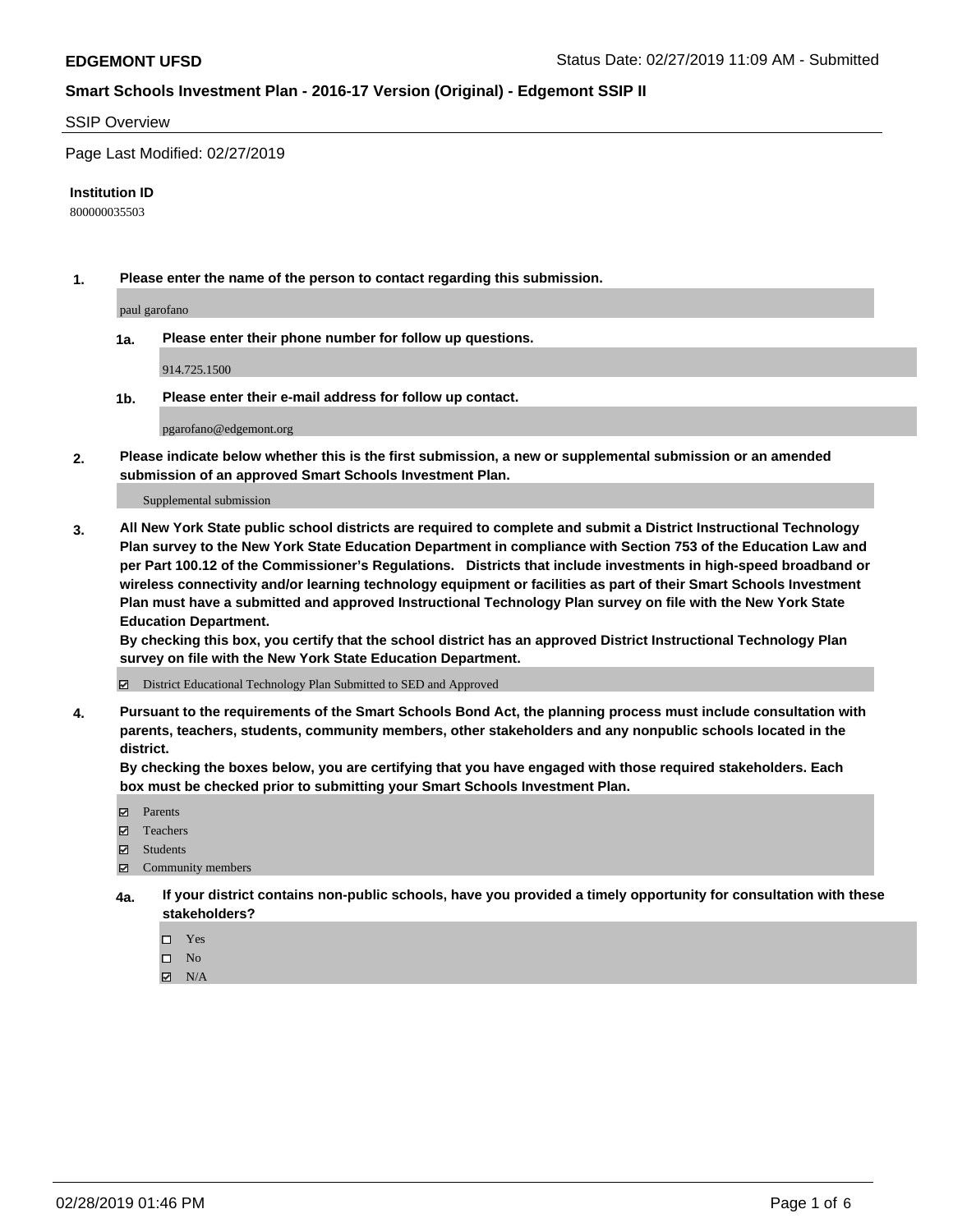#### SSIP Overview

Page Last Modified: 02/27/2019

### **5. Certify that the following required steps have taken place by checking the boxes below: Each box must be checked prior to submitting your Smart Schools Investment Plan.**

- The district developed and the school board approved a preliminary Smart Schools Investment Plan.
- $\boxtimes$  The preliminary plan was posted on the district website for at least 30 days. The district included an address to which any written comments on the plan should be sent.
- $\boxtimes$  The school board conducted a hearing that enabled stakeholders to respond to the preliminary plan. This hearing may have occured as part of a normal Board meeting, but adequate notice of the event must have been provided through local media and the district website for at least two weeks prior to the meeting.
- The district prepared a final plan for school board approval and such plan has been approved by the school board.
- $\boxtimes$  The final proposed plan that has been submitted has been posted on the district's website.
- **5a. Please upload the proposed Smart Schools Investment Plan (SSIP) that was posted on the district's website, along with any supporting materials. Note that this should be different than your recently submitted Educational Technology Survey. The Final SSIP, as approved by the School Board, should also be posted on the website and remain there during the course of the projects contained therein.**

EDGEMONTUFSD approved plan 011317 (1).pdf

**5b. Enter the webpage address where the final Smart Schools Investment Plan is posted. The Plan should remain posted for the life of the included projects.**

https://drive.google.com/file/d/0B9jiNcA-1-pRLUk0c215TGZoRmM/view

**6. Please enter an estimate of the total number of students and staff that will benefit from this Smart Schools Investment Plan based on the cumulative projects submitted to date.**

2,500

**7. An LEA/School District may partner with one or more other LEA/School Districts to form a consortium to pool Smart Schools Bond Act funds for a project that meets all other Smart School Bond Act requirements. Each school district participating in the consortium will need to file an approved Smart Schools Investment Plan for the project and submit a signed Memorandum of Understanding that sets forth the details of the consortium including the roles of each respective district.**

 $\Box$  The district plans to participate in a consortium to partner with other school district(s) to implement a Smart Schools project.

**8. Please enter the name and 6-digit SED Code for each LEA/School District participating in the Consortium.**

| <b>Partner LEA/District</b> | <b>ISED BEDS Code</b> |
|-----------------------------|-----------------------|
| (No Response)               | (No Response)         |

**9. Please upload a signed Memorandum of Understanding with all of the participating Consortium partners.**

(No Response)

**10. Your district's Smart Schools Bond Act Allocation is:**

\$302,038

**11. Enter the budget sub-allocations by category that you are submitting for approval at this time. If you are not budgeting SSBA funds for a category, please enter 0 (zero.) If the value entered is \$0, you will not be required to complete that survey question.**

|                                              | Sub-               |
|----------------------------------------------|--------------------|
|                                              | <b>Allocations</b> |
| <b>School Connectivity</b>                   | 43,627             |
| <b>Connectivity Projects for Communities</b> |                    |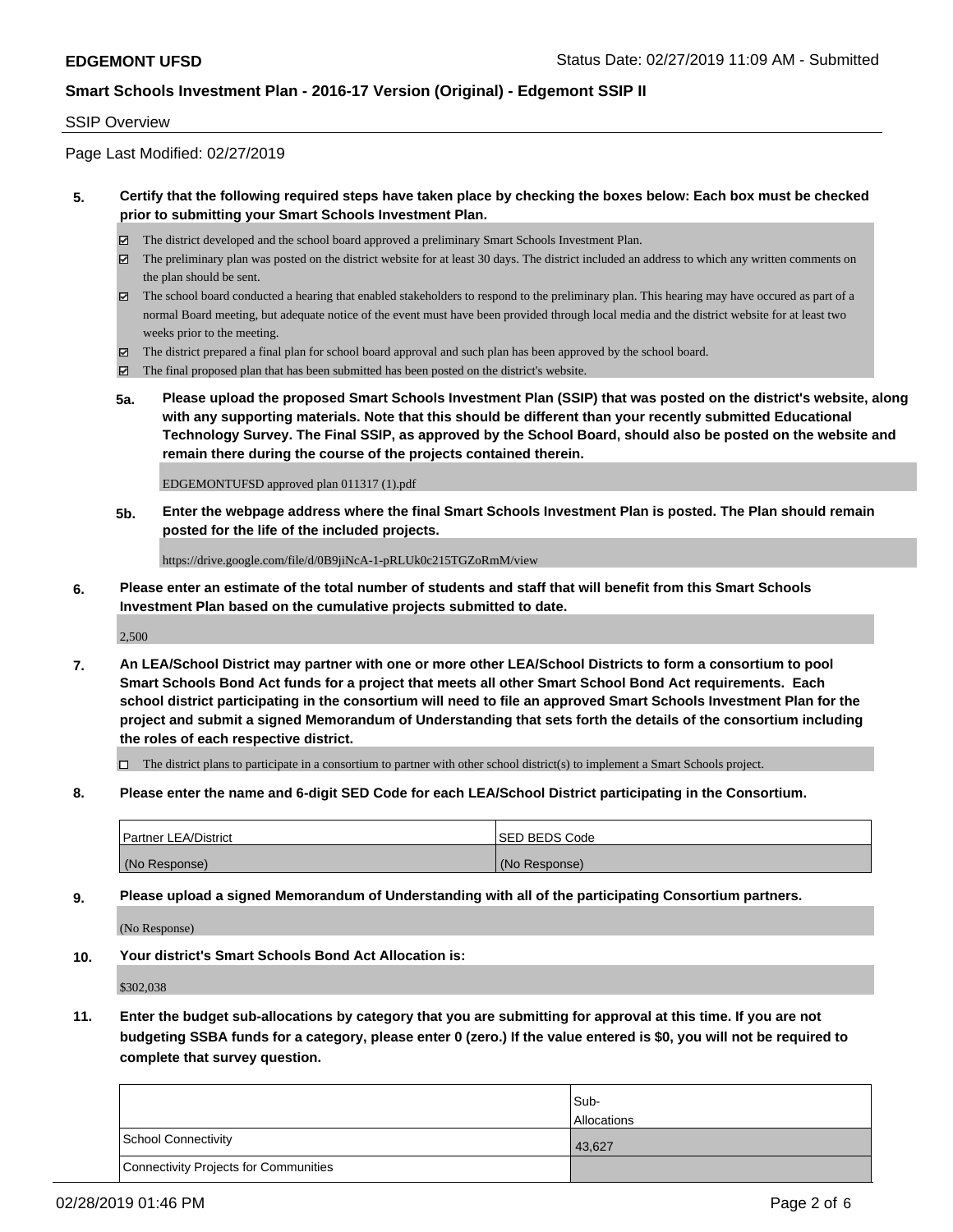# SSIP Overview

Page Last Modified: 02/27/2019

|                                    | Sub-<br>Allocations |
|------------------------------------|---------------------|
|                                    | 0                   |
| Classroom Technology               | $\Omega$            |
| Pre-Kindergarten Classrooms        |                     |
| Replace Transportable Classrooms   | O                   |
| <b>High-Tech Security Features</b> | 0                   |
| Totals:                            | 43,627              |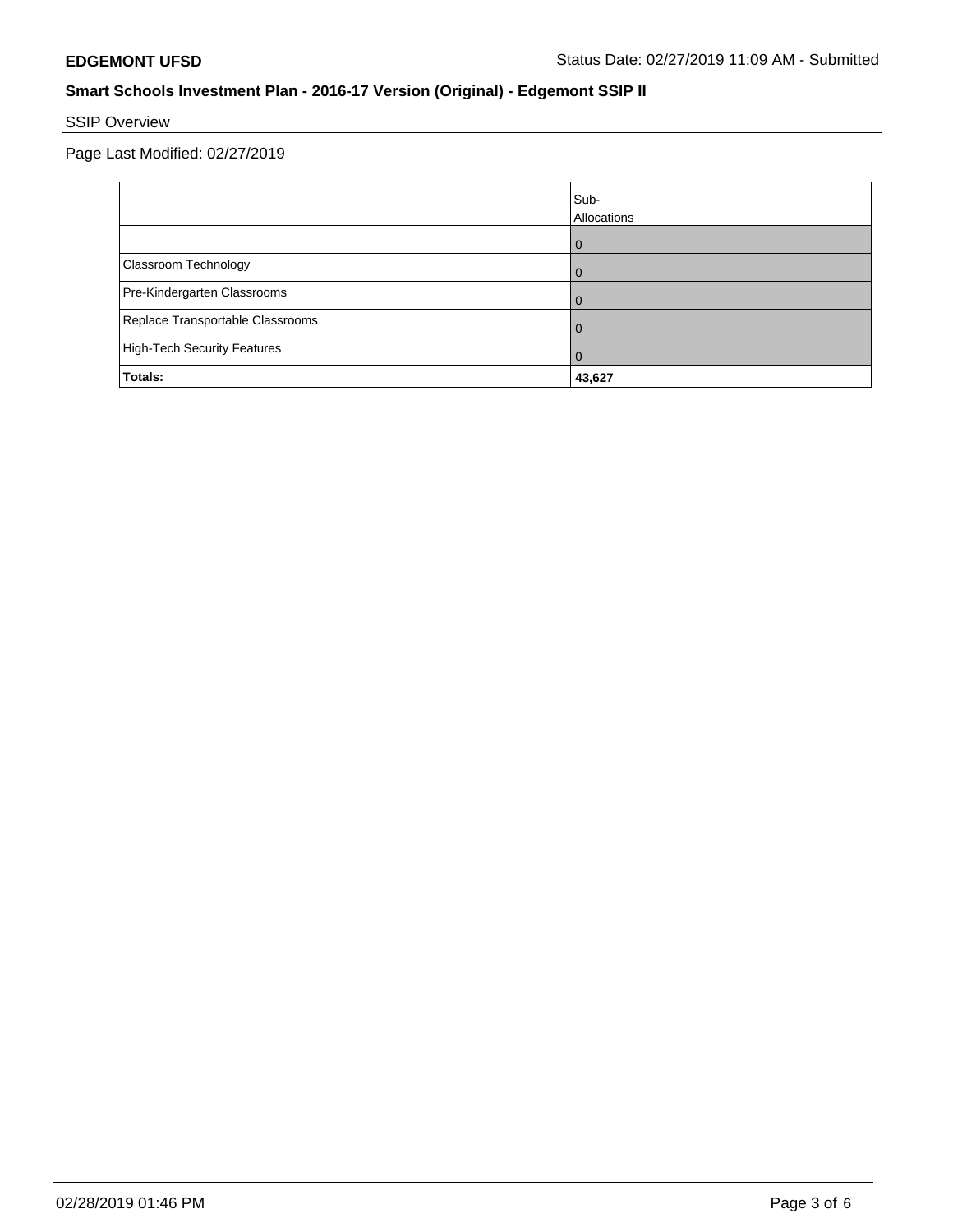### School Connectivity

Page Last Modified: 02/27/2019

- **1. In order for students and faculty to receive the maximum benefit from the technology made available under the Smart Schools Bond Act, their school buildings must possess sufficient connectivity infrastructure to ensure that devices can be used during the school day. Smart Schools Investment Plans must demonstrate that:**
	- **• sufficient infrastructure that meets the Federal Communications Commission's 100 Mbps per 1,000 students standard currently exists in the buildings where new devices will be deployed, or**
	- **• is a planned use of a portion of Smart Schools Bond Act funds, or**
	- **• is under development through another funding source.**

**Smart Schools Bond Act funds used for technology infrastructure or classroom technology investments must increase the number of school buildings that meet or exceed the minimum speed standard of 100 Mbps per 1,000 students and staff within 12 months. This standard may be met on either a contracted 24/7 firm service or a "burstable" capability. If the standard is met under the burstable criteria, it must be:**

**1. Specifically codified in a service contract with a provider, and**

**2. Guaranteed to be available to all students and devices as needed, particularly during periods of high demand, such as computer-based testing (CBT) periods.**

### **Please describe how your district already meets or is planning to meet this standard within 12 months of plan submission.**

The Federal Communications Commission stipulates that school districts should provide 100mbps of

 bandwidth per 1000 students and achieving this level of connectivity is a precondition for receiving Smart Schools Bond funding. During the Fall of 2017, Edgemont increased its internet bandwidth to 500mbps, which meets the standard. Additionally, the Wide Area Network connections between the three buildings and the wireless network were improved to support this level of throughput in all locations.

- **1a. If a district believes that it will be impossible to meet this standard within 12 months, it may apply for a waiver of this requirement, as described on the Smart Schools website. The waiver must be filed and approved by SED prior to submitting this survey.**
	- $\Box$  By checking this box, you are certifying that the school district has an approved waiver of this requirement on file with the New York State Education Department.

#### **2. Connectivity Speed Calculator (Required)**

|                         | Number of<br><b>Students</b> | Multiply by<br>100 Kbps | Divide by 1000 Current Speed<br>to Convert to<br>Required<br>Speed in Mb | lin Mb | Expected<br>Speed to be<br>Attained Within   Required<br>12 Months | <b>Expected Date</b><br><b>When</b><br>Speed Will be<br>Met |
|-------------------------|------------------------------|-------------------------|--------------------------------------------------------------------------|--------|--------------------------------------------------------------------|-------------------------------------------------------------|
| <b>Calculated Speed</b> | 2.000                        | 200,000                 | 200                                                                      | 500    | (No<br>Response)                                                   | (No<br>Response)                                            |

### **3. Describe how you intend to use Smart Schools Bond Act funds for high-speed broadband and/or wireless connectivity projects in school buildings.**

3 Dell PowerEdge VRTX Servers - These servers will replace three existing servers that are used to host our VMWare virtual server environment and 1 Cisco Catalyst 3850 48 Port switch and 2 Catalyst 2960-X 48 Port switches. We have worked with the Lower Hudson Regional Information Center to create a scope of work around this project, which will include migration of all data in the existing VMWare environment to the new one and replacing VMWare supporting switches in our IDFs in all three buildings. The servers will be housed in a locked server room with ample electrical supply, UPS power backup, and redundant air conditioning units. This work will ensure high-speed broadband and network connectivity throughout the district. None of this work requires construction, and wiring/cabling is not being extended or added to an area where it wasn't before.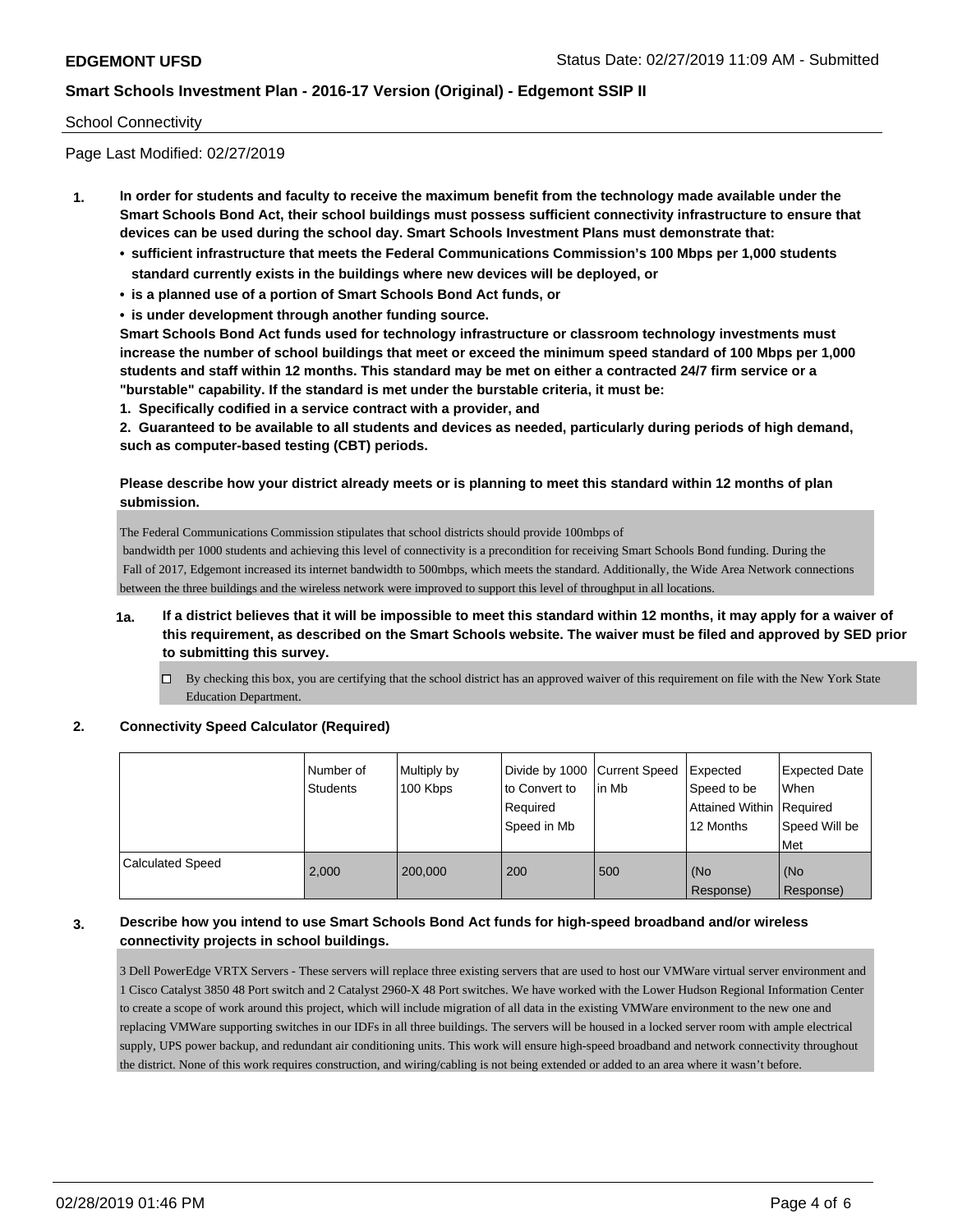School Connectivity

Page Last Modified: 02/27/2019

**4. Describe the linkage between the district's District Instructional Technology Plan and the proposed projects. (There should be a link between your response to this question and your response to Question 1 in Part E. Curriculum and Instruction "What are the district's plans to use digital connectivity and technology to improve teaching and learning?)**

The fortification of the virtual server environment and data connectivity with the switches will allow us to achieve the vision articulated in our district's technology plan, which was submitted to and approved by the state.The move to greater use of the virtual environment will free up our reliance on the physical up keep and maintenance of traditional servers and the switches will ensure increased broadband connectivity.

**5. If the district wishes to have students and staff access the Internet from wireless devices within the school building, or in close proximity to it, it must first ensure that it has a robust Wi-Fi network in place that has sufficient bandwidth to meet user demand.**

**Please describe how you have quantified this demand and how you plan to meet this demand.**

We have a wireless network in place and monitor its usage regularly. We have engaged with a consultant and technicians from the Lower Hudson Regional Information Center to determine a wireless strategy that, based on the other components in our technology plan, will accommodate the future growth of our inventory of technology devices and more frequent use by teachers and students.

**6. As indicated on Page 5 of the guidance, the Office of Facilities Planning will have to conduct a preliminary review of all capital projects, including connectivity projects.**

**Please indicate on a separate row each project number given to you by the Office of Facilities Planning.**

| Project Number        |  |
|-----------------------|--|
| 66-04-06-03-0-002-BA1 |  |

**7. Certain high-tech security and connectivity infrastructure projects may be eligible for an expedited review process as determined by the Office of Facilities Planning.**

**Was your project deemed eligible for streamlined review?**

Yes

- **7a. Districts that choose the Streamlined Review Process will be required to certify that they have reviewed all installations with their licensed architect or engineer of record and provide that person's name and license number. The licensed professional must review the products and proposed method of installation prior to implementation and review the work during and after completion in order to affirm that the work was codecompliant, if requested.**
	- I certify that I have reviewed all installations with a licensed architect or engineer of record.
- **8. Include the name and license number of the architect or engineer of record.**

| Name          | License Number |
|---------------|----------------|
| John D'Angelo | 22145          |

**9. If you are submitting an allocation for School Connectivity complete this table.**

**Note that the calculated Total at the bottom of the table must equal the Total allocation for this category that you entered in the SSIP Overview overall budget.** 

|                      | Sub-<br>Allocation |
|----------------------|--------------------|
| Network/Access Costs | 43,627             |